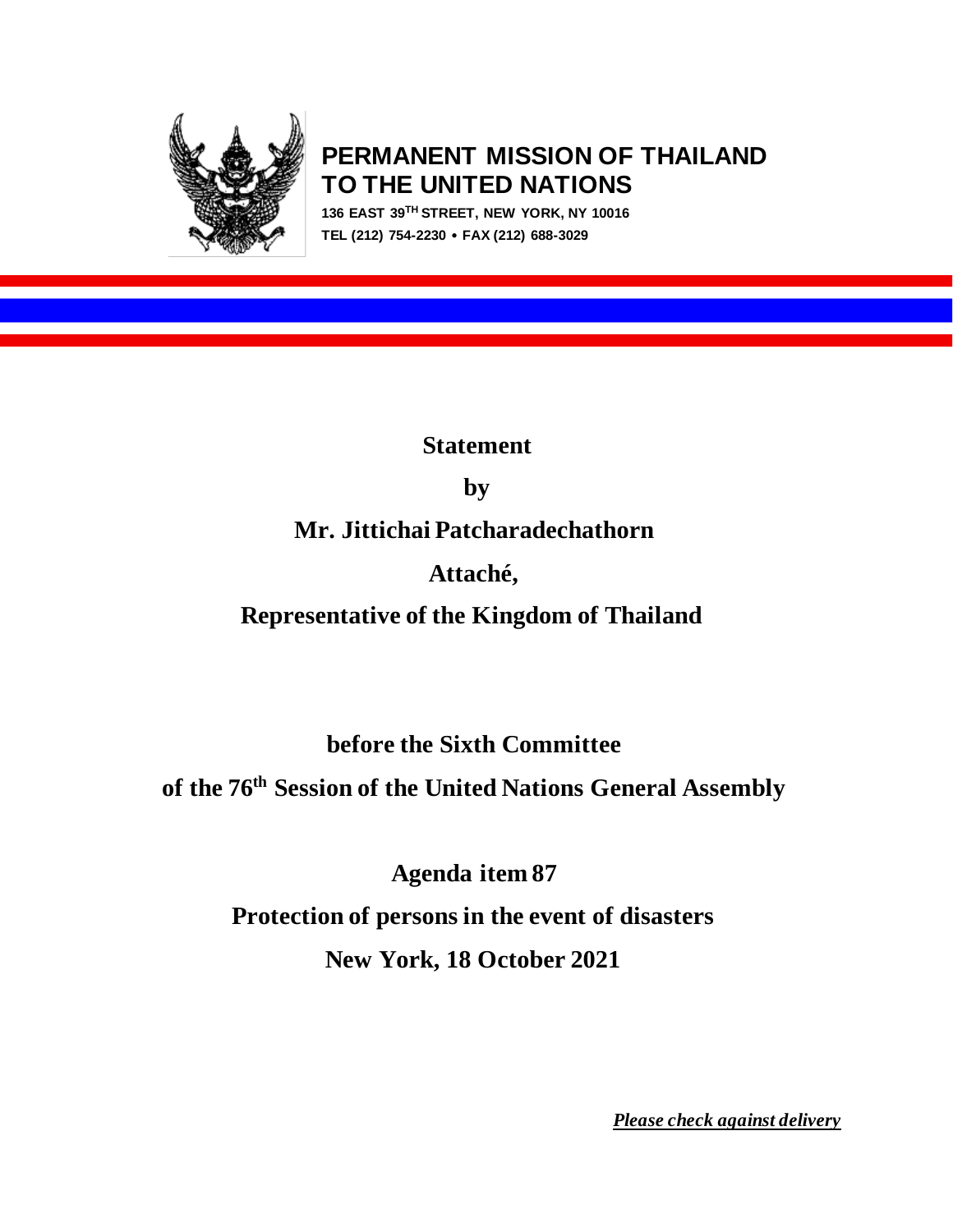word count: 715 words time delivered: 6 minutes

### **Madam Chair,**

1. At the outset, the Kingdom of Thailand wishes to express our appreciation to the Special Rapporteur and the former ILC Chair, Mr. Eduardo Valencia-Ospina, for his substantive contributions, insightful analysis and tireless dedication, including the eight comprehensive reports on the topic of the protection of persons in the event of disasters.

#### **Madam Chair,**

2. Thailand participates in the debate on this agenda item with much attention. We have witnessed and actively participated in the development of international cooperation, mechanisms, and non-legally-binding instruments in this field, from Yokohama Strategy to the Sendai Framework, and other initiatives. We believe that **establishing a global legally-binding instrument** would be a next step in creating a legal framework that lays down principles and effectively protects those in need.

3. In line with this, Thailand notes with satisfaction the ILC's recommendation to elaborate a convention on the basis of the Draft Articles adopted in 2016, which cover "the various stages of the disaster cycle" and represent the balance between the principles of state sovereignty and protection of human rights, while taking into account the roles and contributions of all actors and partners in disaster response.

### **Madam Chair,**

4. On the consideration of this agenda, Thailand wishes to share the following points:

5. First, with regard to the definition of "disaster", Thailand **can go along with** the current formulation in the Draft Article 3(a), which defines the term in accordance with the Tampere Convention as well as the ASEAN Agreement on Disaster Management and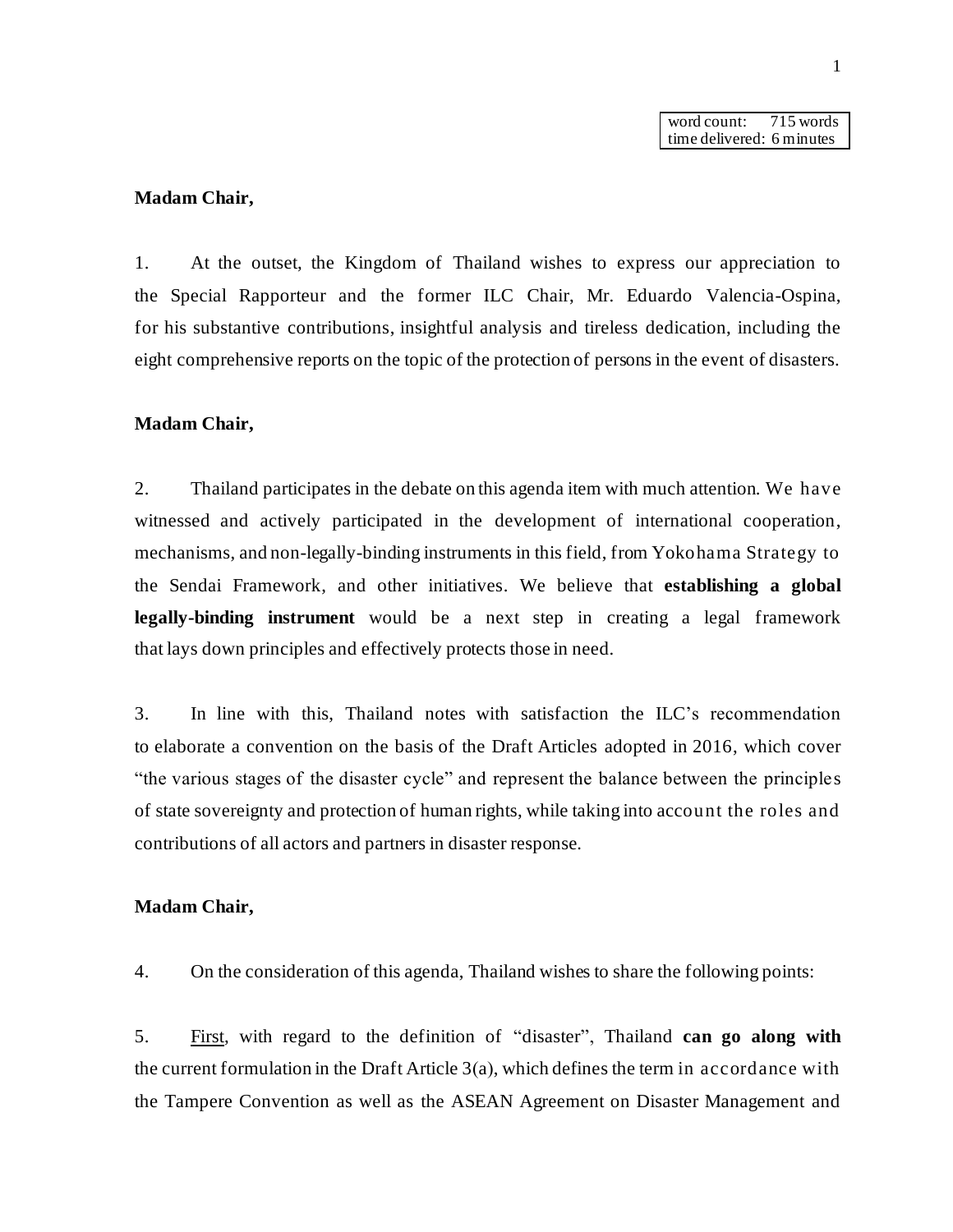Emergency Response. Due to various forms of disasters, such a definition would also allow discretion in practice to consider what incidents constitute the notion of "seriously disrupting the functioning of society."

6. In addition, we cannot deny that the COVID-19 crisis has caused us global disruption and unprecedented damages; therefore, we would welcome continued discussion on the Draft Articles on **linkages of disasters to the issue of pandemics** to explore and identify areas they could align or even diverge.

7. Second, as the primary responsibility in responding to disasters rests upon States, their consent as provided in the Draft Article 13 is essential. In addition, the Draft Articles could further enhance **community-based response** and **rights-based approach** towards the development of international disaster law that places people at the centre.

8. Third, Thailand would like to echo the essence of the Draft Article 18 and fully support the **complementary nature** of the Draft Articles to avoid an overlap with existing or future international norms and standards.

9. Fourth, Thailand restates its recommendation that a **duty to notify** other States in the event of disasters should be incorporated in the Draft Article 9(2). We are of the view that timely and effective information sharing system is crucial to disaster risk reduction, mitigation and early response.

## **Madam Chair,**

10. Moreover, the past few decades have seen frequent recurrence of transboundary disasters such as flash flooding, drought and forest fires. These natural or man-made cross-border incidents come at the expense of vulnerable local communities exposed to the disasters. Thailand believes that the Draft Article 9 can be further clarified to address the effects of transboundary disasters especially focusing on the **duty of States to take precautionary measures** to prevent serious transboundary disasters.